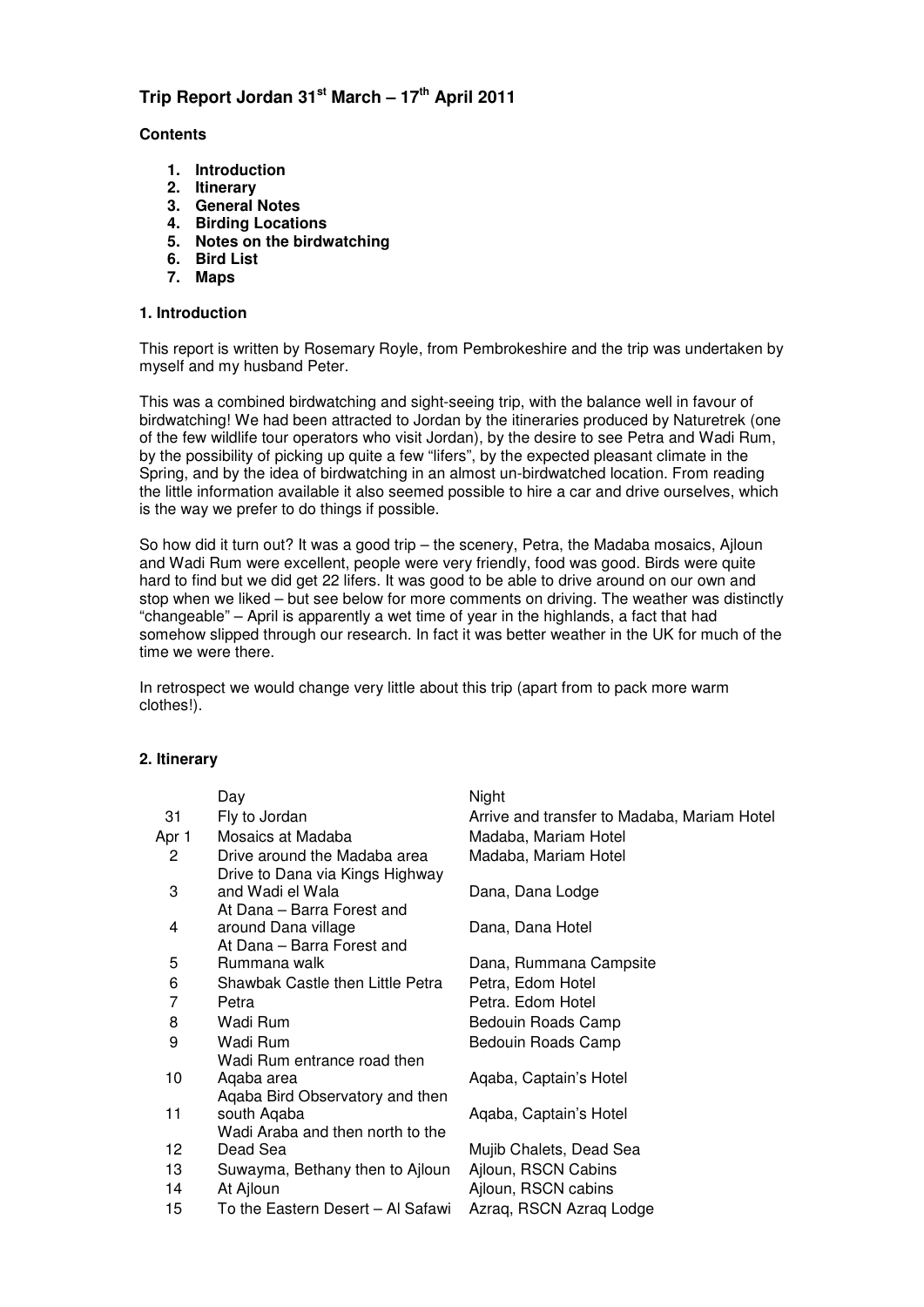then the Azraq reserve Shaumari area / Desert Castles /

- 16 Azrag Reserve / Shaumari dam Azrag, RSCN Azrag Lodge Shaumari area then return car to
- 17 airport and fly home

#### **3. General Notes**

**Language –** the guide books tell you that English is pretty widely spoken. This may be the case in tourist spots (though we still found the standard of English rather poor – for example the Wadi Rum guides spoke English but not fluently by any means) but elsewhere it was not spoken at all. Sign language could be quite inventive – when we were searching for the Aqaba Bird Observatory a man flapped his arms, then held his hands up to his eyes as if they were binoculars, and pointed down the road – this did the trick and we found the gate!

**Money –** at the time we visited, the Jordanian Dinar was worth about 95p which made conversion pretty easy. ATMs are not readily available except in the big towns and as we weren't planning to spend much time there we took currency with us. You need some in any case for the visa, though there is an ATM which you can use next to the queue. It also was possible, on one visa desk, to use Visa for your visa, but it took ages and resulted in some fierce glances from the queue behind!

Credit cards were only really useful in hotels. Everything else – restaurants, Petra entrance, Wadi Rum trips, fuel – required cash. When we did use our credit card we got an excellent exchange rate – 1.12 compared with the cash rate of 1.08.

**Costs** The total trip including travel to the airport from Pembrokeshire and overnight stays at Gatwick cost £3400 for the two of us.

**Birding** – if we had not been to Lesbos, Tunisia and Kazakhstan our lifers list for this trip would have been much longer as Jordan has a bird list which combines birds from North Africa and the Eastern Mediterranean with floods of migrants on their way to Eastern Europe and Asia. We got the distinct impression that bird numbers were low – this could be due to a succession of dry years combined with obvious overexploitation of the desert areas by overgrazing. The only common birds were the migrants – there was a Lesser Whitethroat in virtually every bush! We used "Birds of the Hashemite Kingdom of Jordan" by Ian Andrews – an essential guide though somewhat out of date. There are some updates on his website but things are changing very fast and I hope this report will help in some areas. We also use "Birds of the Middle East", Porter and Aspinall, second edition, which was just fine (apart from the picture of Tawny Pipit where the jizz seems all wrong). There are a few trip reports on the web which were useful but they were often very short trips combined with Egypt or Israel. We did meet a few other birdwatchers – one British couple at Ajloun and a Swiss group of 4 at Azraq. See below for much more birding information.

**RSCN** – the Royal Society for the Conservation of Nature in Jordan is a truly excellent body which is definitely swimming against the stream - the idea of conservation and eco-tourism is still very strange to most people in the Middle East. The website is at www.rscn.org.jo. The RSCN runs a number of reserves, most of which have accommodation – we stayed mostly at these locations which we pre-booked from the UK using email and direct bank transfer. However, the lodges when we arrived needed proof of payment which we did not have  $$ luckily we had printed off the sequence of emails, including the email confirmation of the bank transfer from our bank (First Direct).

Apart from the RSCN reserves, there is virtually no protection for wildlife in Jordan so the RSCN definitely deserves support. The reserves are:

Dana – a large reserve in central Jordan encompassing terrain from mountain top to sea level. We stayed both at the Dana Guest House and at the Rummana Campsite (fantastic location though a bit pricey) both run by the RSCN. Due to the heavy rain the campsite was shut for one of our booked nights so we stayed at the Dana Hotel (run by a local co-operative) which has loads of atmosphere and excellent food though it certainly didn't look much!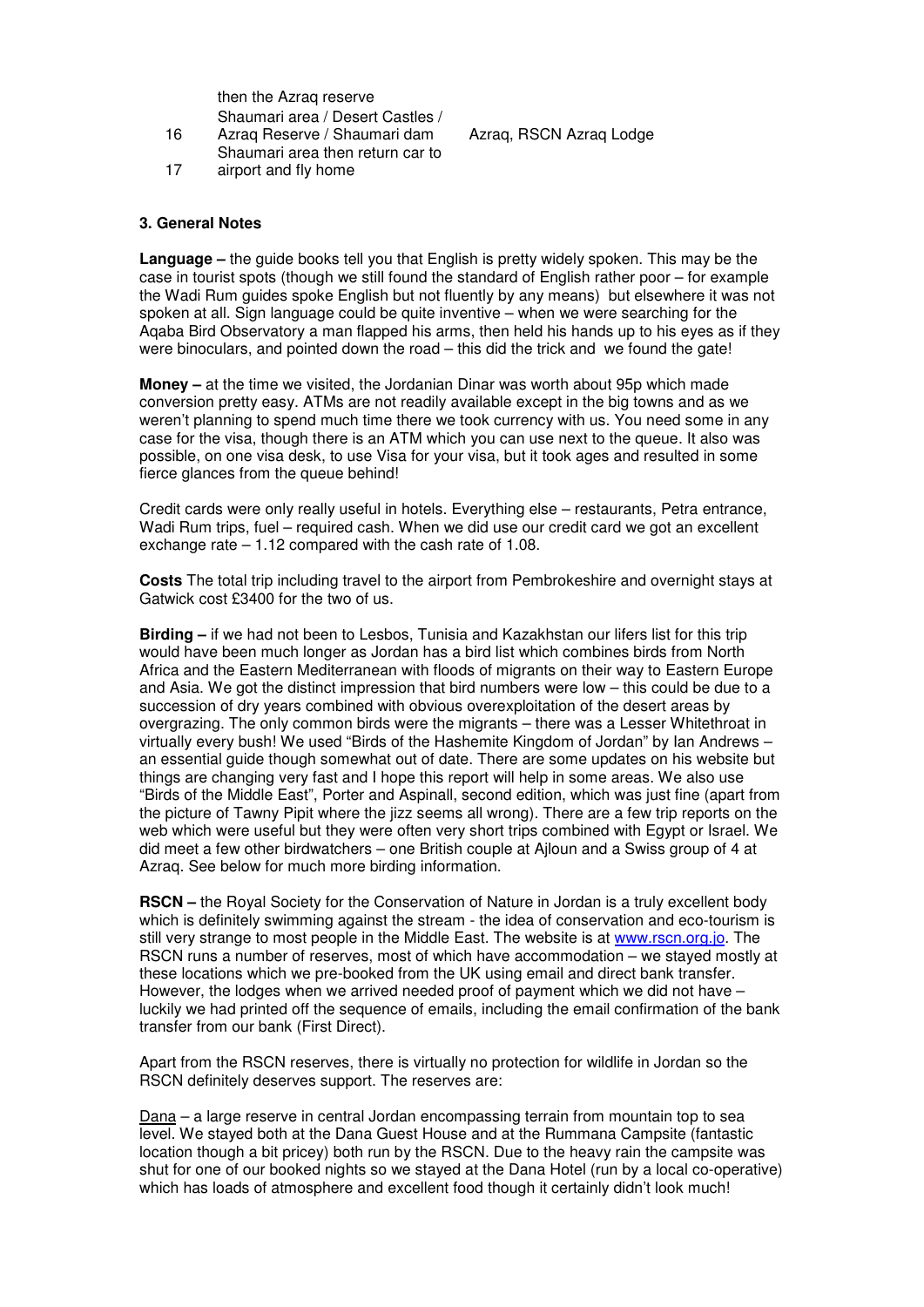Ajloun Forest – this is in the north of the country in Mediterranean style countryside and protects evergreen oak forest. We stayed in a cabin (large but chilly) and went on a guided walk which was excellent though expensive. The flowers were absolutely terrific.

Azraq – this is a wetland reserve which is a pale shadow of its former self (it used to be a huge oasis which has dried out due to groundwater extraction). The Azraq Lodge is almost a conventional hotel on the outskirts of Azraq (though it is based on a British Army field hospital) and is fairly close to the reserve. Shaumari Reserve, also close by, where much captive breeding of Oryx etc is carried out, was still closed when we were there.

Wadi Mujib – a huge wide wadi which narrows as it runs into the Dead Sea and is known for its canyoning trails. We stayed at the chalets as they are one of the few reasonably priced accommodation options in the vicinity of the Dead Sea.

**Other accommodation –** we stayed at the Mariam Hotel in Madaba (excellent), the Edom Hotel in Petra (reasonably priced and near the gate), the Captains Hotel in Aqaba (OK, though massage showers in a country with an acute water shortage seems a strange idea; they didn't work anyway) and the Bedouin Roads campsite in Wadi Rum. All these were booked in advance from the UK.

**Souvenirs** The RSCN also runs a number of local craft and workshop initiatives in the areas near and in its reserves. The results of this are a number of tasteful and useful souvenirs and gifts which are available in the RSCN shops. Such things as olive oil soaps, herbs, teas, trail bars, fabric bags, silver jewellery and painted ostrich eggs all make excellent gifts. In Madaba it is possible to buy really attractive rugs and kilims, and everywhere you can buy rather nice beads and necklaces. Dates and sweet pastries are also an option and are available at the airport.

**Weather** Jordan is country of "4 halves" – north, south, high and low, and this greatly affects the weather. The north has Mediterranean weather, with hot summers and cool, wet winter weather, and sometimes snow. The south is basically dry desert. The highlands can be very cold at night even in summer, and cool during the day, whereas the lowlands are generally warm or hot. Weather in Spring can be very changeable - we experienced almost everything – sunny days but poor visibility at Madaba, cool and sunny (ideal) at Petra, cool, sunny and windy with thunderstorms at Wadi Rum, rain, low cloud, thunderstorms and temperatures barely into double figures at Dana, pleasant at Aqaba, and at last, almost hot in the Eastern Desert! For some of the time we wished we had packed gloves!

It was good that we had quite a relaxed itinerary so that the bad weather did not affect our bird-finding too much and we did, for example, have enough time for two cracks at Syrian Serin.

**Food** – was always appetising and often excellent. Hummus, mashed grilled aubergine salad, chopped tomatoes and cucumbers, curd cheese, salted/pickled vegetables and flat bread (like large Pitta breads) appeared at virtually every meal. Chicken and rice were also staples. Fried cauliflower, aubergine in tahini, lamb in yoghurt (mansaf), fried fish, meatballs, stuffed gourds, crushed fava beans and lentil soups also appeared quite regularly and were very good as was "muqqlubeh or "upside down dish" – often produced with a flourish at buffet meals. The large buffet meals served at hotels in the evening and at tourist restaurants at lunchtimes were excellent value – costing about £10 for as much as you could eat and there was always a huge variety. (But note that they often don't start until 1:00 pm) We had really good meals at El Cardo in Madaba, the Dana Hotel in Dana, at Azraq Lodge and at Assa Musa near Mount Nebo, all recommended by Lonely Planet (except that the latter is not called Mount Moses as in LP but Assa Musa). The Edom Hotel had a go at producing "European" dishes with mixed effects – "Meat Louf wisz Rousmari Sauc" was actually OK though Chicken Tekka was just fried chicken. The puddings here (was it really meant to be Bread Pudding??) were quite bizarre.

Breakfast often included quite a range of jams (fig, apricot and mulberry were good) and syrups – we found that flat bread, curd cheese and jam made a good breakfast. Also usually present were some kind of eggs and maybe dates or halva. A big range was usually on offer in hotels – it is depressing to watch guests in a place like Jordan eating cornflakes and orange juice just as if they were at home.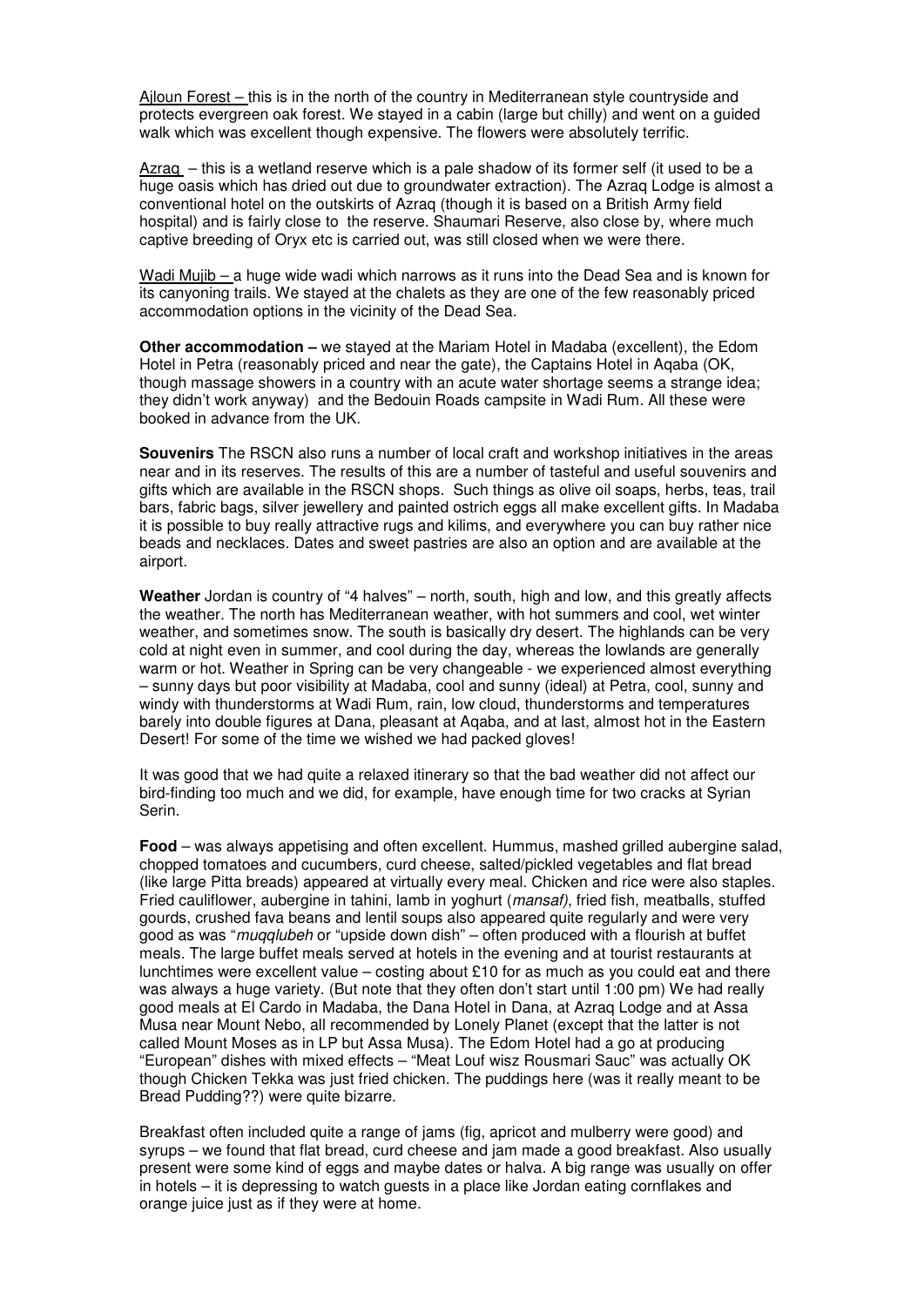Snack food really didn't exist, except in hotels – so if you didn't fancy a big buffet twice day it could be difficult. We bought biscuits and figs for lunch some days and often took lunch boxes from our hotel or lodge. They were rather expensive (5 or 6JD) and unexciting – often a very thick wrap made from Jordanian bread with a scant curd cheese filling (which could be improved a lot by the insertion of a banana) plus some fruit and a drink, but it did give lots of flexibility. They usually needed to be ordered the day before. RSCN lunch boxes always included at Tasali bar – a trail bar made of figs, sesame etc made in one of their workshops – they were excellent.

Sweet Greek-style pastries could be bought in shops in some places (e.g. Madaba) but they rarely appeared in hotels or restaurants. They provided another possible option if you didn't fancy a full meal.

**Drink –** Alcoholic drink was not much in evidence except for Mount Nebo wine (we tried this once – OK but pricey) and local beer (Amstel and Philadephia) which were fine. These were really only available in touristy hotels and restaurants. All RSCN accommodation discourages alcohol. I have to admit that we bought a litre of gin on the plane (only  $£10$ ) and drank this in private with a strange assortment of mixers often left over from our packed lunch – orange juice was fine but fizzy strawberry drink was not!

Tea was served in glasses almost continuously and was very refreshing – best drunk with at least some sugar, and mint tea was even better. The coffee was small and thick (Turkish style) and often flavoured with cardamom – I loved it. An English style coffee was always Nescafe. Coffees and teas were usually 1 JD.

**Travel to Jordan –** we took one of the first EasyJet flights from Gatwick to Amman which were very reasonably priced compared with Royal Jordanian and arrived at a better time. We paid a bit extra for priority boarding which was well worth it. There is no in-flight entertainment and no reclining facilities on the seats – OK for the outgoing flight (daytime) but not so good on the return (night time). We had a very long wait in the queue for Visas – they did not seem to have enough staff available Hopefully this will soon be sorted. We went straight from the airport to Madaba, using a taxi organised by the Mariam Hotel in Madaba.

**Security** The guide books say that Jordan is safe place and so it seemed. The general level of honesty can be gauged by the fact the shopkeepers and stall-holders just leave all their produce untended when they go off to the mosque, and the soft drinks shop next to our hotel in Aqaba left his stock out all night. I am glad we knew this in advance as the taxi driver who picked us up from the airport stopped on the dual carriageway and beckoned to a suspicious looking character in a leather jacket who got into the front seat. We then set out into the countryside along dark roads ….. Of course he was just giving a lift to a friend, something which happens all the time as car ownership levels are not high. (Usually a driver would ask you if it was OK). We were told that the police would never stop you in order to demand a handout, but they may well ask for a lift.

**Weekends** Friday afternoons and Saturdays are holidays and popular places could be very busy with picnickers (who by the way leave a lot of litter). We tried to organise our itinerary so that we were well out in the country at these times, but in fact watching the Jordanians have a good time (which seems to involve a big group of people having a barbeque with much tea and many cigarettes) was quite interesting.

**Starting in Madaba –** we had no intention of going into Amman and Madaba made an excellent base for the first few days. We spent a day sightseeing in the town - the mosaics are truly excellent (especially in the Hippolyte Hall in the Architecture Park and at the Church of the Apostles) and we spent a lot of time picking out the birds and animals which must have been present when the mosaics were made but are no longer (lions, flamingos, pheasants, peacocks, wolves, cranes etc).

**Car Hire –** we used the recommended Reliable Rentacar www.rentareliablecar.com who provided us with a roomy automatic Nissan Sunny for £28 per day which hardly looked like a hire car at all. The car was delivered to the hotel in Madaba and at the end of the trip we dropped the car off at the airport.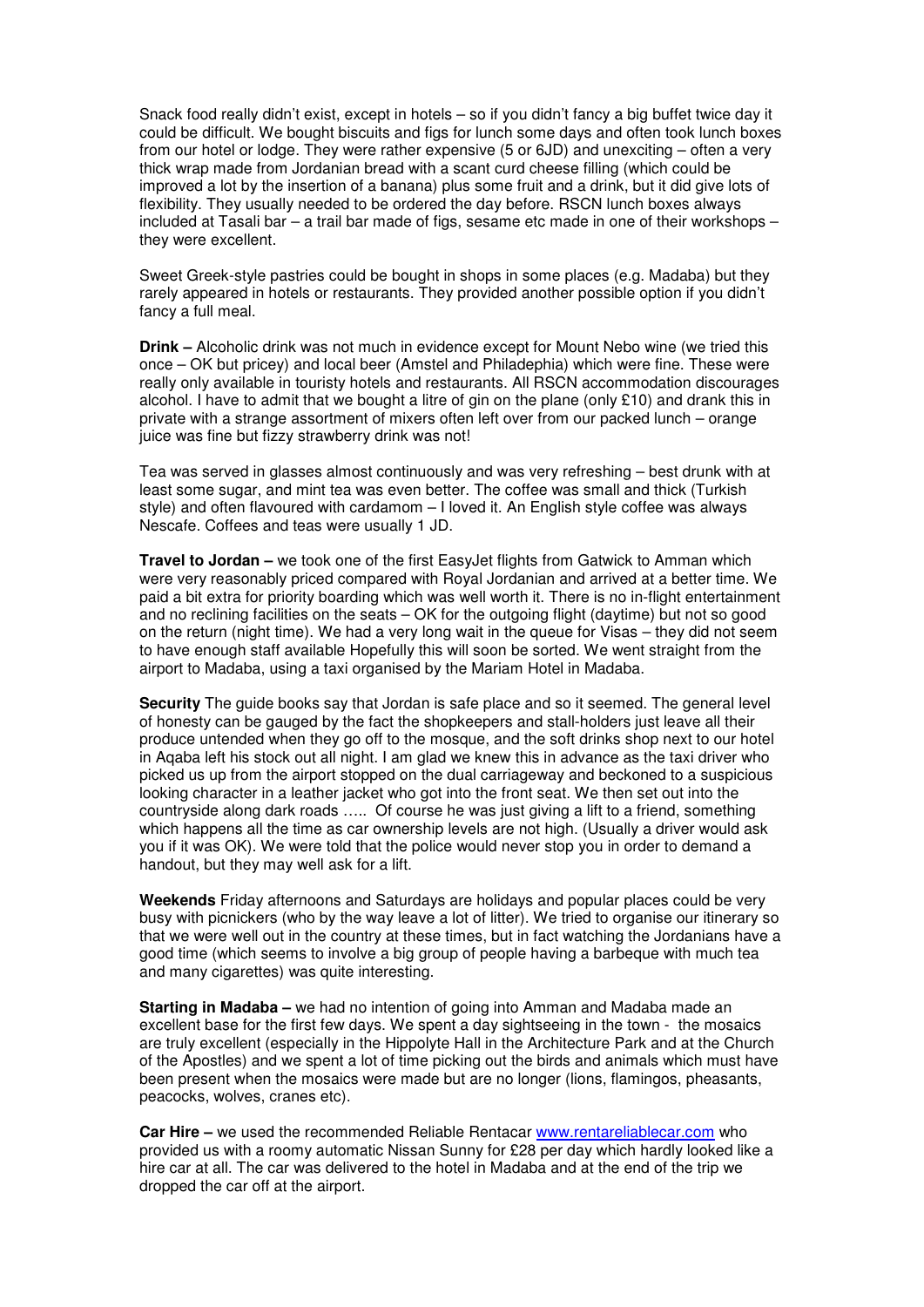**Driving –** sometimes I found it pretty terrifying as a passenger but my husband, who did the driving, says it was OK! Apart from in towns the traffic is not heavy and all the roads are surfaced so out of town is mostly easy. Traffic does not, on the whole, travel fast. However here are a few notes:

- Most significant traffic signs have English translations on them. However, there is always one missing when you really need one so a good map is essential. A sense of direction helps too and if the sun is out you can tell if you are going roughly the right way
- We used a German map produced by "World Mapping Project", Reise Know-How, and called "Jordanein 1:400,000". We found it on Amazon using the ISBN number which is 978-3-8317-7161-5
- Many roads in towns have up to five lanes  $-$  but the inside three lanes are used for pedestrians, market stalls, parking and chatting.
- Vehicles (and pedestrians) pull in and out of these lanes apparently without looking but they usually do it fairly slowly allowing avoiding action to be taken
- In fact, many vehicle manoeuvres are entirely unexpected but again they are usually undertaken fairly slowly
- Wandering all over the road and driving slowly are tolerated (useful when trying to find a hotel!) except in Aqaba and Petra where we found the taxi drivers quite impatient!
- You can very rarely turn left on a dual carriageway you will need to do a U-turn for which a suitable lane will usually be provided (the signpost may indicate a turn left but it is lying)
- Double parking is normal
- Road closures were a major problem almost always because the road was being upgraded to a dual carriageway. Sometimes there was a DIVERSION but often not. The road from Ar-Ramtha to Mafraq was ostensibly completely closed but there seemed to be no alternative route so we simply followed the locals, many of whom lived along the road so had no option but to find a way round. This often involved going off-piste on to areas best suite to a 4WD but our trusty Sunny coped OK. The basic idea is to use the bits of carriageway which are available and when they stop, simply improvise. We travelled for about 20km like this on the way to Mafraq, sometimes with traffic going both ways on each of the two closed carriageways!
- Beware of fierce speed bumps usually, but not always, signed. They could be expected on the entrance and exit to any village and by bus shelters.
- Wandering sheep and goats are always around (even feeding on the central reservation) though they seem to have quite good traffic sense.
- You may be flagged down by traffic police but this will usually be to see if you can give a colleague a lift to the next town.
- Police and army checkpoints were often unmanned we were very rarely stopped. Security on the whole seem quite relaxed.
- Petrol is called Benzene fuel stations were in short supply down the Kings Highway though there were plenty in most other places.
- Navigation through Madaba was not very easy and it seems to have a number of completely uncontrolled crossroads (handled with calm politeness by the locals)
- Navigation in Agaba was confused by a number of closed roads (e.g. the main road in) and by a huge amount of building in the western suburbs. Also some of the small streets on the map in Lonely Planet seem to be no longer open
- When the cloud comes down in the highlands around Dana the visibility is very poor indeed and driving conditions are dreadful.
- Finding a turnoff can be a challenge the road often looks most unprepossessing and can be covered in gravel and full of potholes and looking just like a dusty track. You think "That can't be it!" but it is.
- Things are often only signposted if you are approaching them from Amman take care going the other way as you will overshoot and have to turn round

## **Wadi Rum –** we booked our trip here in advance with Bedouin Roads (see

www.bedouinroads.com) We booked for two days – the first day to do the usual touristy things (though in fact we went to some quite remote places) and the second day to explore further. We had plenty of chances to walk, and our guide, Zidane, knowing we were birdwatchers, did his best for us and eventually found us some Sand Partridges, which are apparently numerous later in the year (they shoot them). We stayed in the Bedouin Roads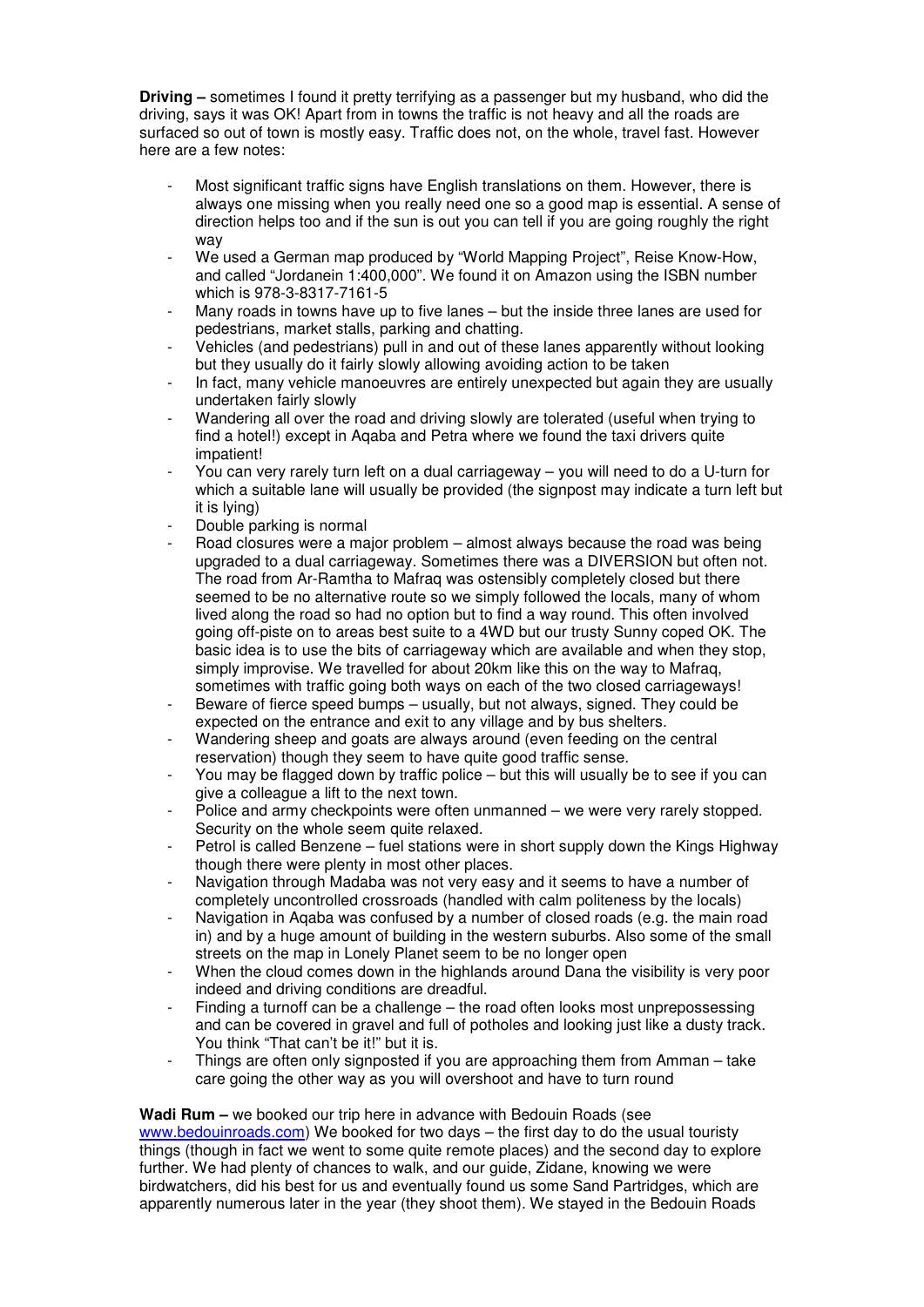campsite – which was unfortunately not close to a very large rock face which could have been a possible spot for owls. Lunch spots were often in a remote place and we found some quite good birds during these periods. Apart from birds, the scenery and watching the Bedouin way of life were fascinating. The Bedouin tents were fun – the fire in the middle provided very welcome warmth (where did the smoke go to?) and the endless glasses of tea were welcome, but the goat-wool material from which the tents are made is certainly not waterproof!

**Petra** – well worth visiting (many people come to Jordan just to see Petra) but the site is huge. We covered all the main sights including the Monastery and High Place of sacrifice in one long day. We started at 7:00 am and finished at 5:00 pm and walked at least 10 kms with two long climbs. There are interpretation panels at various spots but some things are not well signposted – e.g. the steps up to the High Place of Sacrifice. We used the Lonely Planet guide for Petra and found the maps and the information to be good and just at the right level. Many other independent travellers were doing the same – using their French, Italian or German Lonely Planets as appropriate! (Note that these were the nationalities of most of the tourists). There is no guide book or audio guide available at the ticket office. The smart restaurant at Petra was offering a buffet for the comparatively huge sum of 15JD and it didn't look very interesting so we drank mint tea at the café and ate biscuits and an apple for our lunch.

The entrance fee for Petra is currently 50JD. If you have the stamina the two day ticket at 55JD is very good value, but you will need your passport to buy one as they put your name on the ticket to stop you selling it or passing it on. If you think 50JD is steep then it is worse if you are coming on a day trip from Egypt - you will pay 90JD!.

**The Dead Sea -** Peter decided you could hardly come to the Dead Sea and not have a swim. Having negotiated the path down to the water at Mujib (the sea level is some 27 metres lower than it used to be) he stumbled in over the rocks and did the obligatory floating things. Getting out was difficult as it is hard to get your legs down – an undignified crawl seemed to be the answer. The water tasted truly terrible – not just salty but full of other minerals and it is pretty well caustic – luckily there are showers to wash it off. An interesting experience but not something you would do more than once.

**Guide books -** we used the Lonely Planet guide which seemed pretty reliable. Also a book called Jordan Jubilee by Ruth - actually a download of the pages on her website www.jordanjubilee.com which is very useful for background information, and gave an excellent introduction to life in Jordan, particularly the Bedouins.

## **4. Birding Locations**

**Around Madaba** We drove from Madaba along the road towards the Dead Sea Panorama, then down to the Dead Sea, and back to Madaba via Mount Nebo (the main church was closed to visitors which was disappointing). We found a late flock of Corn Buntings on the cultivated land plus numerous Crested Larks. We then made several stops wherever the habitat looked good and started to find Kestrels, Blackstarts, singing Woodchat Shrikes, Black Irises on the slopes, Greenfinches, a pair of migrating Redstarts and a Hoopoe. At the Dead Sea Panorama, the visibility was very poor (we had been planning to spend longer here but the poor visibility and the fact that the restaurant was not open till 1:00 and we could not get a coffee meant we pressed on) but we did see a flock of White Storks spiralling up the cliff face and we looked down on a Short Toed Eagle hunting below. Also plenty of Pale Rock Martins and Spectacled Bulbuls plus some Wheatears which we saw throughout the trip and were often not too sure whether they were Isabelline or female Northerns. A very nice White-Crowned Black Wheatear (with a white crown) perched on the sign on the way out. Along the Dead Sea were Tristram's Grackles and a big flock of Fan-tailed Ravens.

**Wadi el Wala** (off the Kings Highway – see Andrews) This was a lovely place, though the locals were baffled by the concept of birdwatching. There was water in the Wadi and there were loads of migrants – Cettis, Great Reed and Eastern Olivaceous Warblers at the bare minimum plus our first encounter with Lesser Whitethroats. Plenty of Graceful Prinias, Blackstarts and Spanish Sparrows. Also Common and Pallid Swifts and one Little Swift, plus Lesser Kestrels and Red-Rumped Swallows. We drove about 10km along here but the road goes on much further.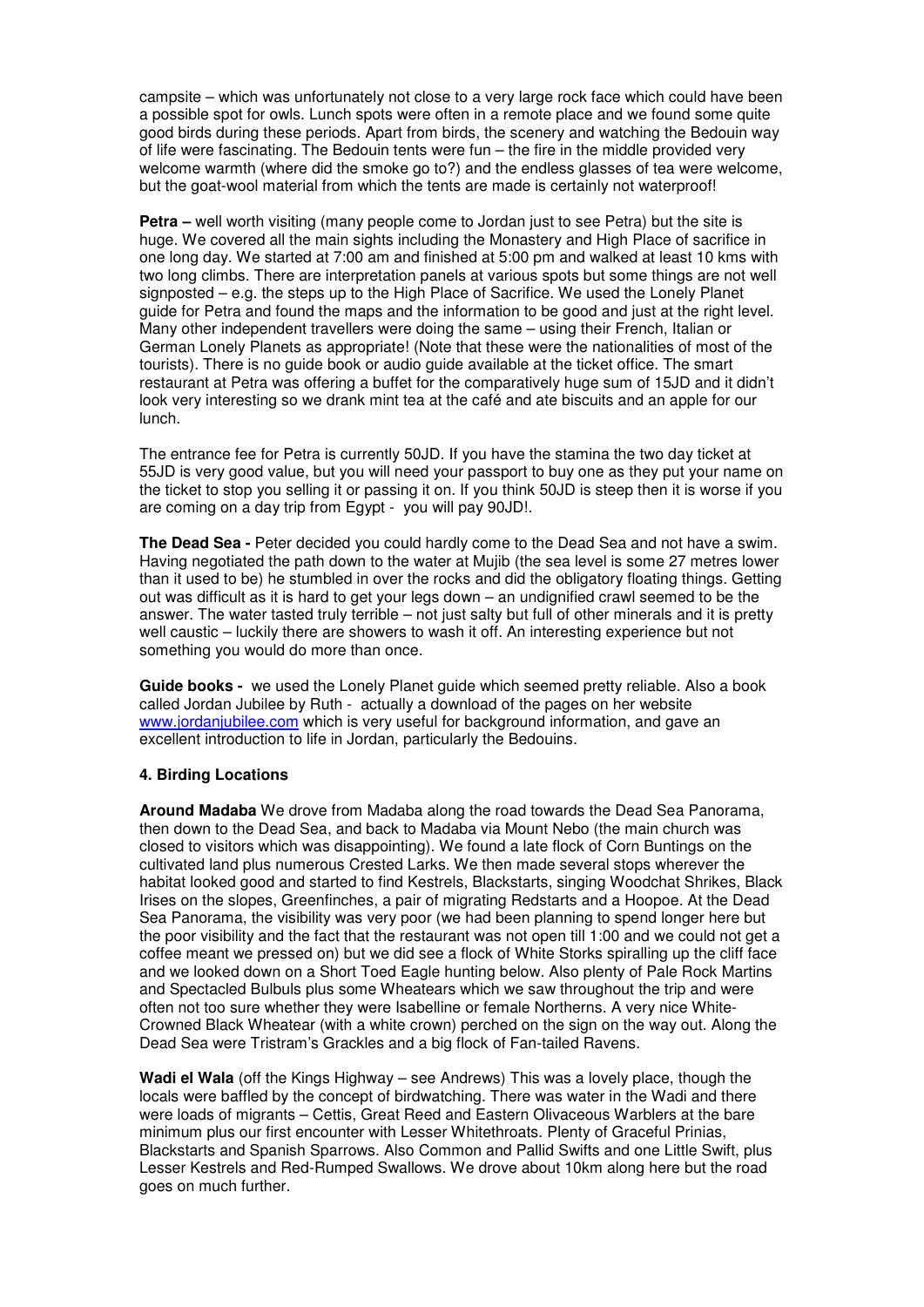**Dana** – at the quest house we went for a short walk along the cliffs and had spectacular views of Griffon Vultures. Also our first Desert Larks (strange habitat – big rocks?) and Black Eared Wheatear (pale throated and dark throated forms).We also started to see big flocks of migrating Steppe Buzzards. Despite torrential rain and a thunderstorm overnight a morning walk provided good views of Chukar Partridges which could be heard everywhere here as could Great Tits. We drove down to the Barra Forest (see sketch) to look for Syrian Serin but the weather was poor – low cloud and very cold. No Serins but we did find Linnets and very bright Greenfinches and a male Cretzchmars' Bunting. After another hour of very heavy rain we drove back to Dana with waterfalls flooding across the road! We then drove to Rummana Campsite to check in but it was closed – everything was sodden so we stayed in Dana Village overnight. We went back to Barra Forest the following morning when the weather improved and this time found Syrian Serins in a little sheltered gully to the right of the road – we had reasonable views and also had good views of a pair of Cretzchmar's Buntings and Tristram's Grackles. On the way back up the hill we saw more Serins but they were very flighty and difficult to see well. When they perched in the pine trees they were invisible. However the call was quite distinctive – quite harsh and nasal and not like anything else, and distinct from the Greenfinches and Linnets which were also present.

In the late morning we drove across to Rummana Campsite (now open) where we heard more Syrian Serins on the slope below the Tower (where you check in and leave your car) and then saw two feeding quietly on the small rocky traffic island in the middle of the car park! We spent the afternoon walking the trail around the campsite – fantastic scenery and a few birds including hundreds of migrating Buzzards. There were also Short-Toed Eagles, Long legged Buzzards, Sunbirds, Grackles, Bulbuls, Kestrels, a pair of Hoopoes, Desert Larks, Brown-necked Ravens, Spanish Sparrows and one definite Woodlark. A Scops Owl called during the night. The next morning we saw our first distant Scrub Warblers.

In retrospect, the one thing we wished we had done at Dana was the walk down to Feinan Eco-lodge - this is a 14 km walk going from the highlands down to below sea level and would have been fascinating.

**Shawbak (or Shobak) Castle** - we went to this castle just to get a feel of what a Crusader castle looked like. We had the best coffee of the trip in the new Coffee Shop and Visitor Centre from where we saw a Rock Sparrow, a Mourning Wheatear and Lesser Kestrels. Also more Linnets.

**Little Petra** – a very interesting place (you could imagine it as a kind of Star Wars-type trading post) and few tourists. We had first class views of a very bright male Sinai Rosefinch here.

**Petra** – a very interesting day was spent here but the bird life was very sparse. It is supposed to be a good spot for Rosefinches but we only saw two females and they were very high up on the summits. (I think there was no need to come down to the cisterns to drink as there had been heavy recent rain) We had good views of a Blue Rock Thrush (on the path down the back of the High Place of Sacrifice) plus Mourning Wheatears, Linnets and Greenfinches but nothing else at all.

**Wadi Rum –** once you learnt their call, you realised that Sinai Rosefinches were everywhere here, though not always easy to see and often not very brightly coloured. One pair were building a nest over the heads of the tourists in one of the more popular Siqs. In various spots we found several varieties of Wheatear – White Crowned Black (usually without the white crown) was the most common but we also fond a pair of Desert Wheatears and several Mourning Wheatears. Despite intensive searching whilst in the desert and along the road on the way out, we did not find Hooded Wheatear. Desert Larks were common but we also found Bar-tailed Lark. We had some poor views of Scrub Warblers then eventually some first class close views (good photos!). We did eventually find a group of Sand Partridges (about 10) - I was beginning to get worried about these! A flock of about 5 Ortolan Buntings passed through one of our lunch spots, with a probable female Striolated Bunting collecting nest material. (Bird ID was quite hard at midday – the strong light bleached out all the colours). Other birds seen were Tristram's Grackles, Brown-necked Raven and Rock Pigeons. On the way out of Wadi Rum we spent the whole morning birdwatching along the old road which runs parallel to the new road between Rum Village and the Visitor Centre. We saw plenty of displaying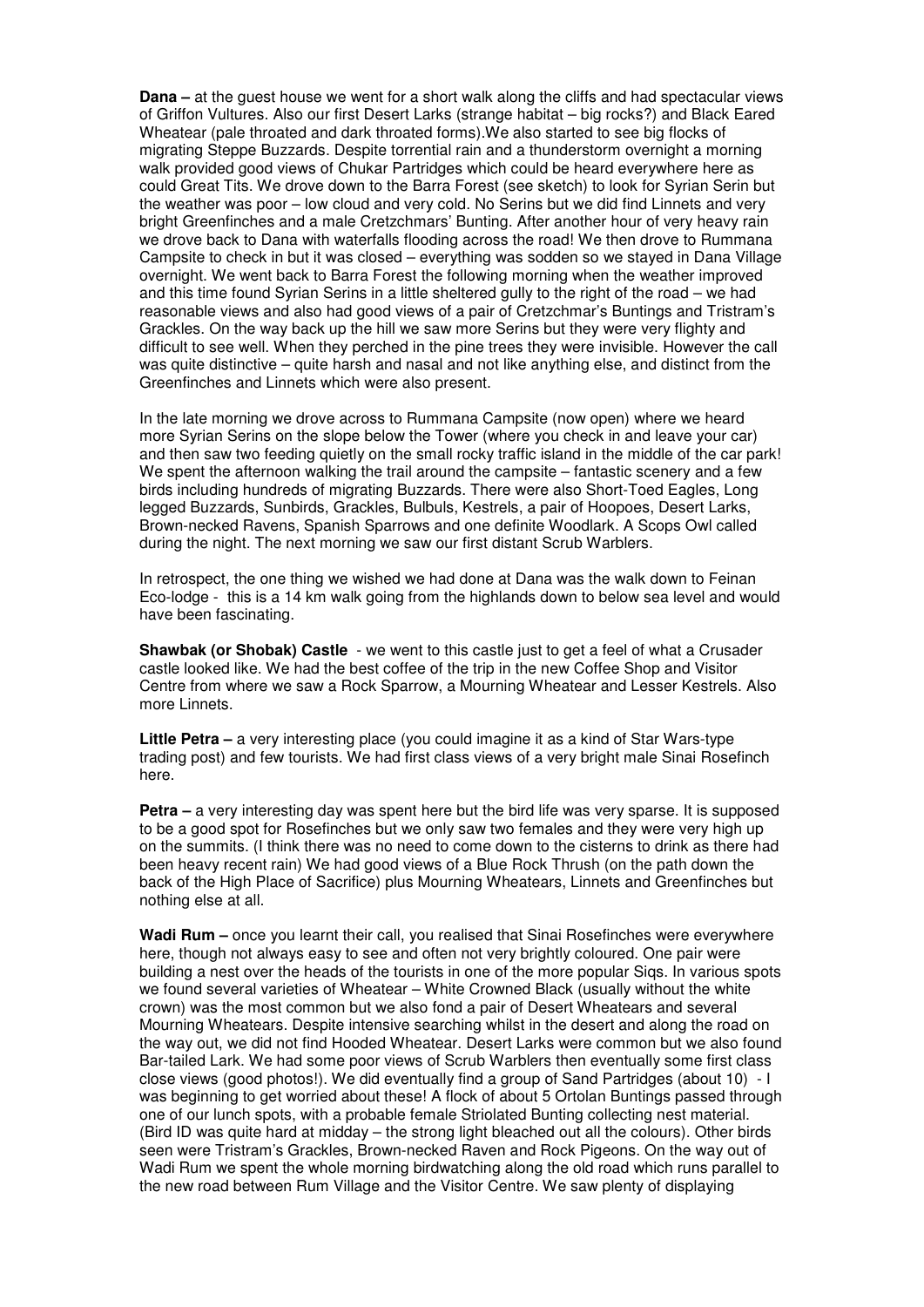Desert Larks and White Crowned Black Wheatears and eventually a hard-to-spot Striolated Bunting but alas no Hooded Wheatear.

**Aqaba –** we had two target species here – White Eyed Gull and Arabian Babbler. To see the gull we knew we needed to "seawatch" – something we are not very good at, not having enough patience! The first evening we watched from the huge flagpole – the sun was straight in our eyes so it was far from ideal. Also we did not use our telescope - we got enough funny looks as it was! We saw a number of gulls rather far out, mostly in juvenile plumage which were just too hard to ID. But eventually a few gulls flew closer to us and we confidently identified Lesser Black Backed Gulls of the Baltic variety (very black and quite small). Far away flew a couple of terns – probably Common. And then, also far away, two gulls flew by which could really only be White Eyed as the dark upper and underwings and dark head are a unique combination. Still hardly a good view for a lifer though. The following afternoon we spent on the beach at the Royal Jordanian Diving Centre – only one gull flew past all afternoon and it was a White Eyed Gull at close range!! Bingo.

To see the Arabian Babbler, and who knows what else, we needed to get into the Aqaba Sewage Works, also known as the Aqaba Bird Observatory. We had heard stories about how hard it was to get into this place, how you needed prior written permission from the army etc as it was right on the Israeli border. Well, we had consulted http://www.aqababird.com and emailed the address on the contact page. We had a nice reply from Feras Rahahleh at aqaba@jssd-jo.org and he said "No problem, just contact me when you are in Jordan" and supplied a phone number. So we did – and he said unfortunately he would not be able to guide us, but we could turn up anyway and just wander round! (for a 10JD per head fee but there may not be anyone to take the money) To cut a rather long story short, we eventually found the place (see map) and drove in and parked. We wandered around, firstly along the "Walking Trail" which was absolutely hopping with migrants (Lesser Whitethroats, Blackcaps, Pied Flycatchers, Rufous Scrub-robin) and yes! two Arabian Babblers. (These were not very babbler-like being quiet and a bit furtive, but they did have a very distinctive call) Also Graceful Prinias (not in this area according to the maps) When we got a bit close to the border, an armed guard in a watch-tower waved us back (though we still appeared to be on an "official" path) so back we went!. We then managed to find the main settling ponds where there were plenty of waders, gulls (including Slender Billed) and migrating Night Herons and Purple Herons. Also a bird hide and a birdwatching trail with seats and ID charts. There was nobody in the Visitor Centre and we spoke to nobody all morning – but we had a very good morning's birdwatching and we found our target bird, all within cooee of the Israeli border. Very satisfactory, but be warned that despite the Aqaba tourist maps showing a vague "Birdwatching" symbol in the general area, absolutely nobody knows where this place is. After having tried once and failed we rang Feras's number – luckily somebody else answered his phone and was able to help us with directions. The key thing to know is that the entrance is a green gate on the left about 200 yards before the South Wadi Araba Border Crossing, signposted Eilat. There seems to be a new road north from Aqaba which bypasses, to the East, the turning to the this road and to the airport so the technique is probably keep to the West at all major junctions when heading north out of Aqaba. If you are planning to go here then have a look on Google Earth first.

Note that Andrews mentions some sites south of Aqaba for Hooded Wheatear, but there was so much new road development there that we didn't even try it.

**Wadi Araba –** this was the place to try and find Arabian Warbler. We drove north towards the Dead Sea looking for the turnoff to al-Qurayqira and Feinan Eco-lodge. No signs from this direction so we overshot but found it eventually by a police post. We stopped at Wadi abu Dubana mentioned in Andrews and found a number of good birds, both in the Wadi and in nearby abandoned cultivations e.g. Green Bee-eater, Whinchat, Southern Grey Shrike, Graceful Prinia (again not supposed to be there), Sunbirds, Lesser Whitethroats, Pied Flycatcher, Blackcaps and Blackstarts. We then investigated any suitable stands of Acacia Trees. The best were in a small Wadi by the (now disused) army camp. Most other areas of acacia seemed very degraded or were inhabited by Bedouin tents which inhibited one's birdwatching somewhat. We tried hard all morning and found quite a lot of birds but no Arabian Warblers. The area along the road towards Petra (which branches off the Feinan road) had some good acacias – but again lots of Bedouins and I fear, imminent development. There seemed to be new water pumps and new parallel tarmac roads – soon to be market gardens possibly.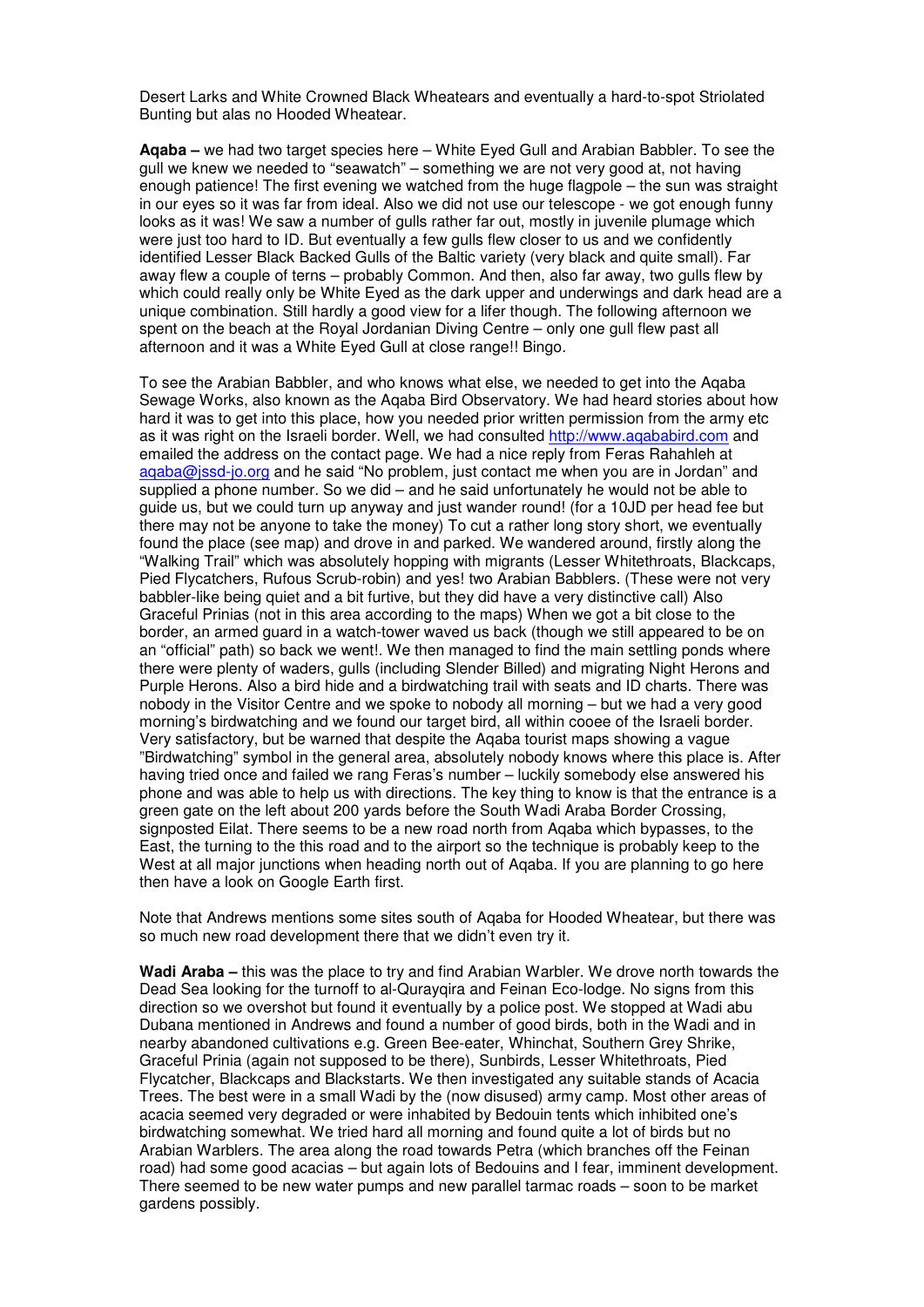**Wadi Mujib** (the Dead Sea end) – we were unable to enter the Wadi as there was a storm warning and water levels were expected to rise, but in the entrance to the Wadi, in the vicinity of the chalets, in the road repair yard and by the side of the road we found Masked Shrike, Desert Lark, Crested Lark, Rock Pigeons, Tristram's Grackles, Pale Rock Martins, Kestrel etc.

**Wadi Mujib** (the Kings Highway crossing) – this long winding road down and up again is supposed to be good for birds but we didn't see anything at all!

**Dead Sea / Suwayma (Suweimah)**– we wanted to find Dead Sea Sparrows, but it seems that the Jordanian side of the Dead Sea is no longer a good place to find them. We eventually managed to find the access road to the north shore of the Dead Sea (see map – there is a huge amount of development in this area so it will be changing again). We could see a line of tamarisk bushes between the road and the shore, so we investigated these. In many places the tamarisk was in very poor condition – the reason was apparent when a huge herd of breeding camels appeared together with a flock of goats. Also the ground (which used to be marsh) has dried out. Some House Sparrows were present but none of the Dead Sea sort. A few Rufous Scrub-robins, Nightingales and Olivaceous Warblers though. We did eventually find (what we imagined must be) a few Dead Sea Sparrow nests in some better and bigger tamarisks – the nests really are conspicuous as they are like bunches of twigs out on exposed branches. But no Sparrows. Depressed we had to fall back on Plan B – see below.

Note that the funfair sometimes mentioned is no longer there. Also it may well be possible to access this area on foot from the nearby Holiday Inn (see map).

**Bethany-beyond-Jordan** (The Baptism site of Jesus) – one small note in one trip report I had read said that there were "loads of Dead Sea Sparrows here". So we signed up for our (poor value) 12JD per head guided tour, first by bus and then on foot. It was an extremely fast whistle stop tour – most people had audio guides so all our "real" guide had to do was say "Select Item 8 now" or some such. (There was not actually time to listen to the guide, take pictures and actually look before being whisked off again.) We were looking quickly at the sights – to be truthful there is not much to see – as well as of course looking for the Sparrows. Lots of Olivaceous Warblers, Lesser Whitethroats (chet, chet everywhere) and Graceful Prinias then we started to see a few nests like the ones we saw earlier. Then I heard it - a harsh insistent chirping, higher pitched than a House Sparrow. And a lovely male Dead Sea Sparrow perched up on an open branch for us! We had short, but good views, and nearly lost our group who had raced on ahead. Later we saw a group of 5 birds flying then a female on a fence. Down by the Jordan we saw introduced Indian Silverbills and heard Great Reed Warblers. Note that you must stay with your guided group and cannot wander around on your own, as again this site is extremely close to the border. It was altogether an unsatisfactory experience but we did get decent views of the Sparrow.

**Ajloun Forest Reserve –** we would never have found this place without the instructions in the Lonely Planet guide! As usual, we approached from the wrong direction, though the road up from the Jordan Valley past Pella was very scenic. It was all such a change from everything we had seen before – it was very green, with lots of flowers and grass. The flowers were terrific – cyclamen, irises, anemones, gentians, orchids etc. In the oak forest the only birds were Blackbirds, Great Tits and Jays - the latter with odd pale faces and dark caps. And of course, Lesser Whitethroats. In the more open areas were Blue Tits and Wrens. In the morning we walked the Prophet's Trail with a guide. We walked through many different types of Mediterranean-style scenery with beautiful flowers and flowering fruit trees. Bird highlights were Syrian Woodpecker (flying views only unfortunately as this was a lifer for us), also Chukar Partridge, Cretzchmar's Bunting, Eastern Orphean Warbler, Sardinian Warbler, Lesser and Common Whitethroat, Woodchat Shrike, Jay, Black Eared Wheatear and Crested Lark.

**Eastern Desert – As Safawi –** this is the area of Black Basalt desert. We explored the area about 9km east of As Safawi where you can get on to the old road. The area of old buildings referred to by Andrews was some distance from the road and the ruins were quite interesting – there was a track up to them. It was midday, though not all that hot, and although we spent several hours here we really saw very little of interest bird-wise though we did see Tawny Pipits. Certainly no black morph wheatears.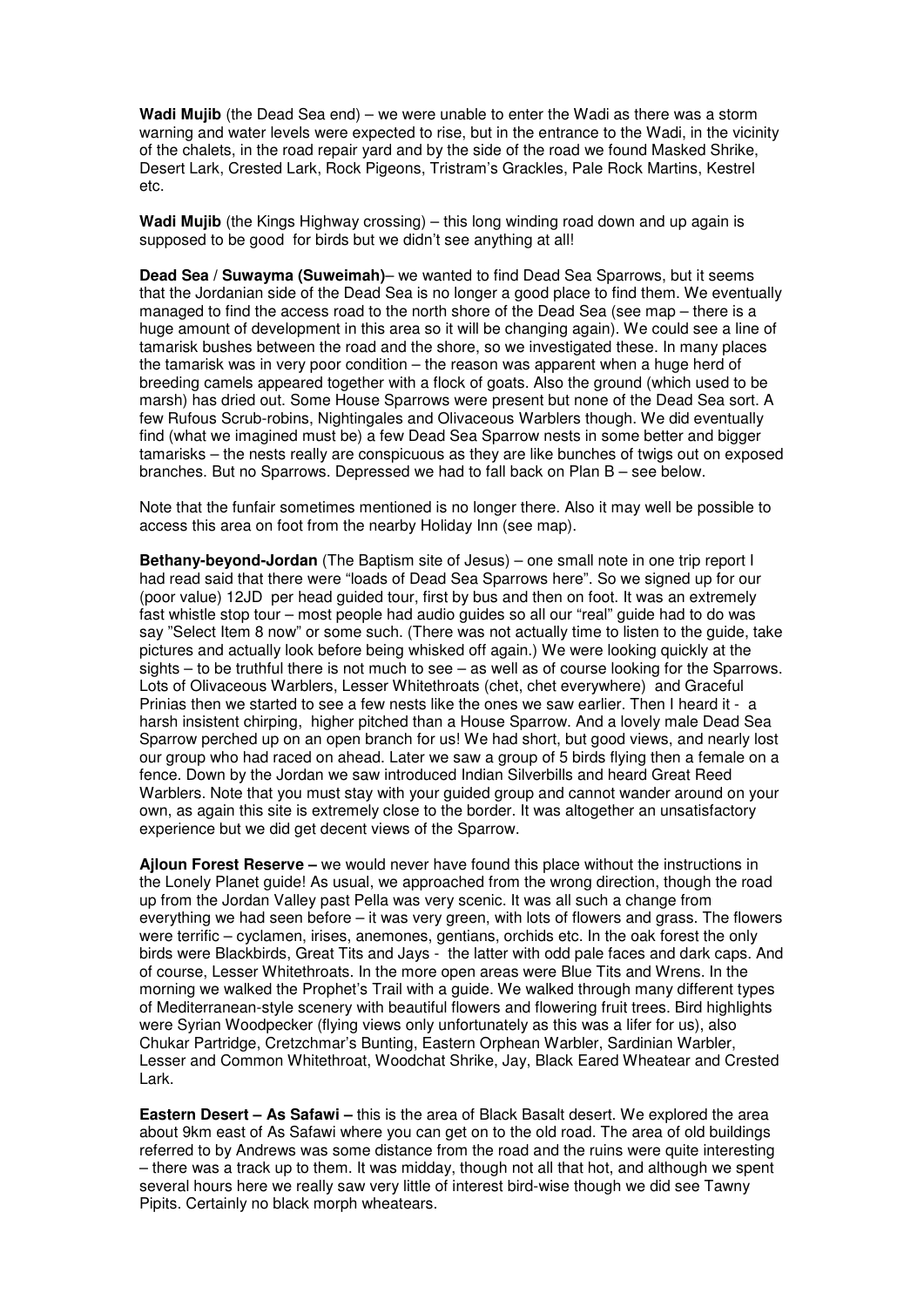**Azraq Wetland Reserve –** this seems to be all that remains of a once huge oasis – the current wet areas are kept wet by being actively topped up with water. There are two lakes and some reedbeds which are viewable from a boardwalk and a hide. We visited here on two evenings and saw: Common Kingfisher, Little Egret, Squacco Herons, Little Crakes, Moorhen, Fan Tailed Warbler, Whinchat, White Cheeked Bulbul, Sedge Warbler, Moustached Warbler, Reed Warbler, Snipe, Greenshank, Blue Cheeked Bee-eaters and the inevitable Lesser Whitethroats.

**Shaumari Reserve road –** as mentioned above, the reserve was closed, but the road to the reserve has been mentioned as a good spot for birds. On our first evening we drove along to the end then slowly back with the sun behind us – we had excellent views of Cream Coloured Courser and Desert Wheatears. Early the next morning we drove slowly in the other direction and almost immediately found Temmincks Horned Larks (where they had been the previous day I do not know) – several pairs in total. This was almost eclipsed by roadside views of summer plumage Greater Sand Plovers – we wonder if they had actually been breeding as we could see some very small birds running about like chicks in the distance. On a third visit here we walked along the entrance road to the reserve (the other side of the barrier) and found a huge number of Crested Larks, plus a Tree Pipit, a Spotted Flycatcher, two Redstarts and European Bee-eaters.

**New dam near Shaumari** – we were taken here by a guide from the Azraq wetland – it is accessed by turning west off the main road just a few hundred metres north of the Shaumari turning, but there is no real road, you just drive across the stony desert. Despite the local picknickers (Saturday) there was a good range of waterbirds, many of which must have been breeding. There were Black Winged Stilts, big flocks of Little Stints, Black Tailed Godwits, Ruff, Little Ringed Plovers, Kentish Plovers, Red Throated Pipits, Horned Larks, Grey Herons, Cream Coloured Coursers and both Yellow and White Wagtails plus a tantalising distant large dark eagle. .

**Desert castles area - Wadi Butm (near Qasr Amra)** – this vegetated Wadi had trees and a few pools and we managed to find a few birds – Red Throated Pipits, Woodchat Shrikes, Ortolan Buntings, Redstarts, Desert Finches and Common Sandpiper plus the inevitable migrating warblers – but not as many as we hoped. Being an isolated spot in the desert and something of a migrant trap, I guess the species and numbers of birds found here can be very variable. The frescoes in Qasr Amra are also well worth seeing and entrance is only 1JD for combined ticket for two other castles.

**Desert Castles area - Qasr al Kharana –** the area around this desert castle is recommended by Andrews as a good place for regular desert birds. Well – not any more I think, as now the castle is adjacent to a large military communications centre, and an electricity substation – probably not a good place to wander around with binoculars and telescopes!

#### **5. Notes on the birdwatching**

We felt the bird density in Jordan was rather low. We have been to dry and desert areas before (e.g. Kazakhstan, Namibia, Australia, Tunisia) and they are often quite rich in birds – for example they can be hopping with larks – so it is true to say we were disappointed. Although we found most of our "expected" birds we found none of the rarer species we were hoping for – e.g. no sandgrouse, interesting owls or rarer larks. We did not even see obvious birds such as Little Owl and Namaqua Dove, or any ducks at all, and were disappointed not to find Hoopoe Lark as they are such a splendid bird. And we managed to not even see a Lesser Short-toed Lark which are supposed to be common! In fact, we were really surprised at the shortage of larks generally – but maybe the overgrazing means that the shrubs never set seed so there is nothing for a lark to eat.

If you look at the list of birds for the Eastern Desert, or Wadi Butm in Andrews, it bears little relationship to what we saw. Our suspicions that something is wrong were confirmed when we picked up a copy (in the Azraq Lodge) of the fascinating book written after an visit to Jordan in the 1960s by Mountfort, Hosking, Hollom et al. ("Portrait of a Desert: An expedition to Jordan", 1965) They found huge numbers of birds everywhere but even at that time they were expressing concern about levels of grazing and possible water extraction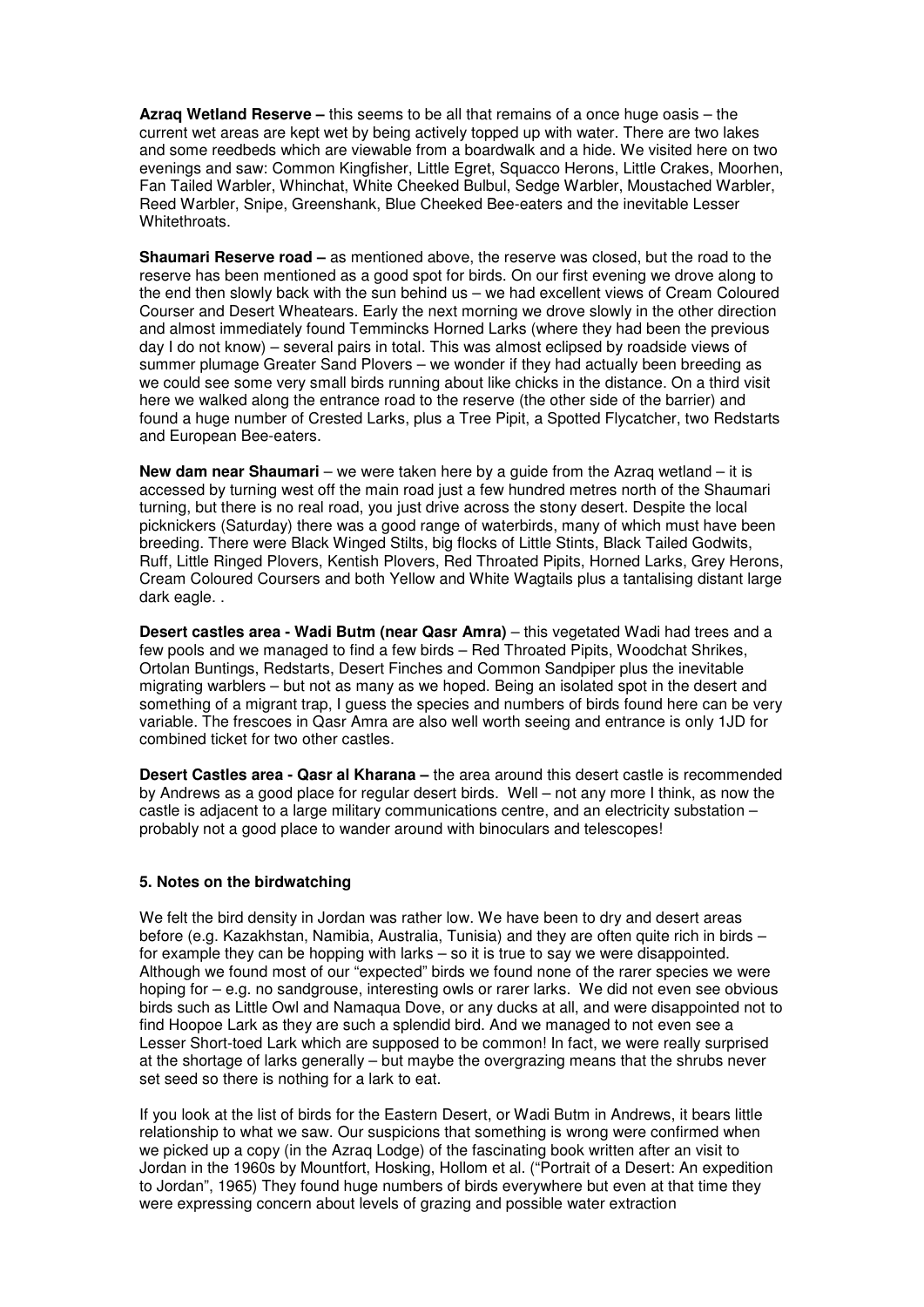consequences. (This book is well worth a read for an insight into ornithology and scientific expeditions at that time, it almost seemed like the 1930's rather than the 1960's)

We can only assume that a sequence of dry years, over-extraction of water, serious over grazing, use of trees and bushes for fuel, over development, and quite possibly, hunting, are all taking their toll.

(Or possibly, we are just getting old and past it and losing our touch!)

Our major dips were Arabian Warbler, Hooded Wheatear and Trumpeter Finch (the last rapidly becoming a bogey bird – we spent two days in Wadi Rum and did not see any sign of one!)

**6. Bird list** (an underline indicates a lifer)

**Chukar Partridge** Common at Dana and quite common at Ajloun, though hard to see well **Sand Partridge** The only place we saw this bird (a covey of about 10) was in the far south of Wadi Rum near the Saudi border. I was not expecting it to be this difficult and we looked for it everywhere.

**White Stork** A nice group of 12 birds spiralling up in a thermal by the Dead Sea Panorama. **Night Heron** A migrating flock of 12 at Aqaba

**Squacco Heron** One at Aqaba B.O., plenty at Azraq

**Cattle Egret** Just one at Aqaba B.O.

**Little Egret** Just one at Azraq

**Great White Egret** One at Aqaba B.O.

**Grey Heron** 4 at Aqaba B.O. , 4 at the Shaumari dam

**Purple Heron** Two migrating flocks at Aqaba B.O. of 19 and 33 respectively

**Osprey** One each at Aqaba B.O. and Azraq

**Honey Buzzard** A few birds migrating in Wadi Dana

**Griffon Vulture** Excellent close views of 4 flying birds at Dana

**Short-toed Eagle** Quite common in the Rift Margins and at Rummana campsite

**Montagu's Harrier** Several soaring birds seen on two occasions on the Shaumari road **Levant Sparrowhawk** Just one bird flew across the Shaumari road carrying a lizard – we had good views and it can only have been this species. We have a flight photo which clearly shows the under-wing pattern.

**Steppe Buzzard** Several hundreds were seen migrating in Wadi Dana, and smaller number were seen at Aqaba, Wadi Rum and Wadi Araba.

**Long-legged Buzzard** Several individuals at Dana, Rummana and Ajloun.

**Steppe Eagle** A distant dark eagle at Shaumari dam was probably this species **Kestrel** Quite common in any hilly or rocky area

**Lesser Kestrel** Seen at Shobak Castle and at Wadi el Wala

**Moorhen** Only at Azraq though one was heard at Aqaba B.O.

**Little Crake** 3 birds walking around on floating vegetation on the pond viewed from the hide in the late afternoon at Azraq

**Black-winged Stilt** 20 or so at Aqaba B.O. (including a juvenile) and about 10 at the Shaumari dam

**Cream-coloured Courser** A total of 9 birds seen in the Shaumari area

**Little Ringed Plover** One at the Shaumari dam

**Kentish Plover** 20 at the Shaumari dam

**Greater Sand Plover** 3 birds seen on the Shaumari road

**Spur-winged Plover** 12 at Aqaba B.O., also at the Shaumari dam

**Little Stint** About 50 at the Shaumari dam

**Ruff** 4 at Aqaba B.O., 2 at the Shaumari dam

**Snipe** 3 at Azraq

**Greenshank** One at Azraq

**Green Sandpiper** 10 at Aqaba B.O.

**Common Sandpiper 2** at Azraq, one at Wadi Butm, one at Aqaba B.O.

**Black-tailed Godwit** 3 at the Shaumari dam

**White-eyed Gull** 3 in total seen at Aqaba flying over the Red Sea

**Black-headed Gull** 6 at Aqaba B.O.

**Slender-billed Gull** A flock of about 50 at Aqaba B.O..

**Baltic Gull** Common at Aqaba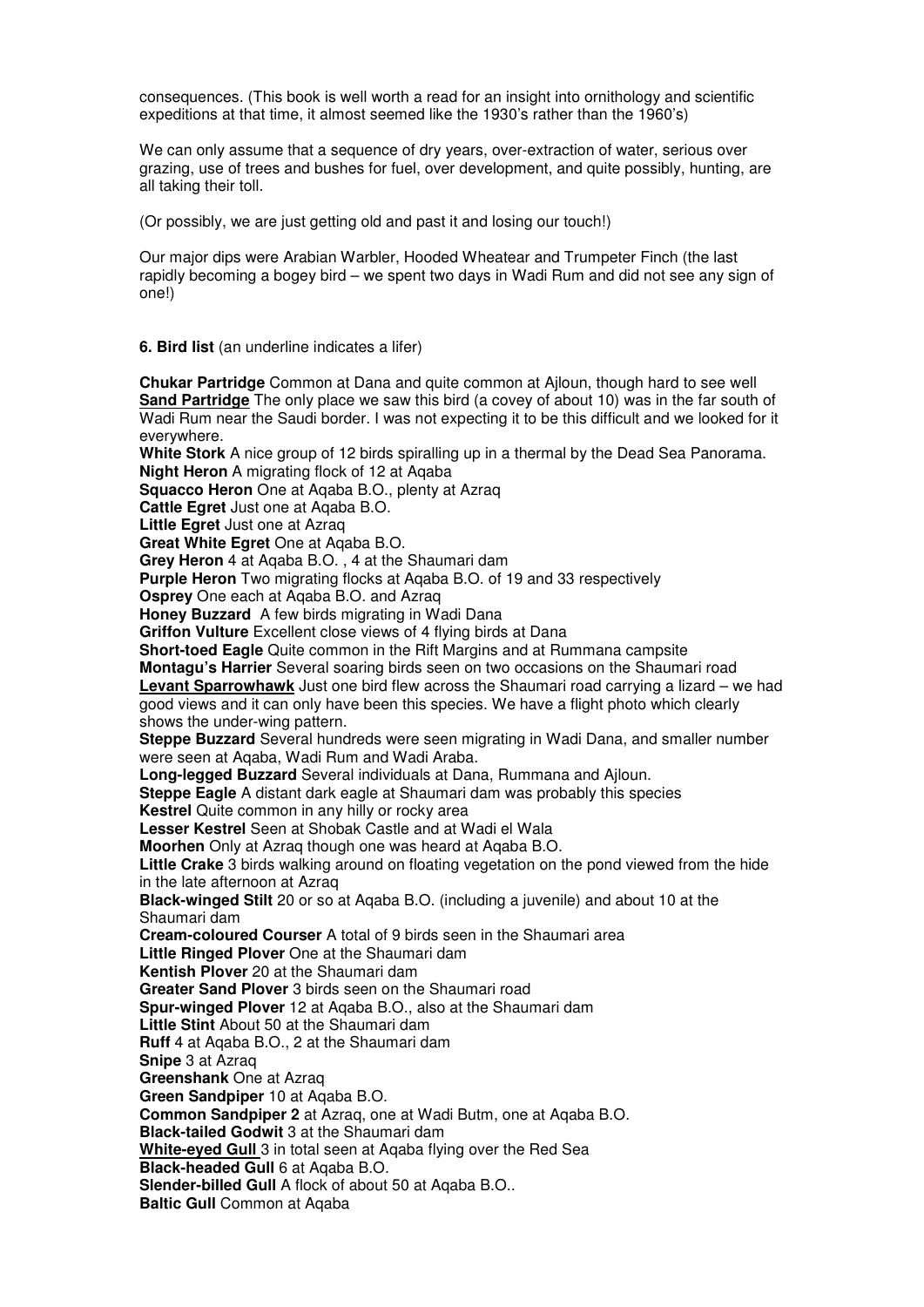**Common Tern** Two birds flew distantly by at Aqaba, probably of this species

**Rock Dove** As well as Feral Pigeons, in the Wadis there were flocks of genuine Rock Doves which had almost no white rump

**Collared Dove** Recorded everywhere in the drier areas but not at Ajloun

**Turtle Dove** 4 at Rummana, heard at Ajloun

**Laughing Dove** Common everywhere

**Cuckoo** Several birds heard and seen in the highlands (e.g. Dana) and at Ajloun **Scops Owl Heard calling at Rummana** 

**Nightiar** I am pretty sure I could hear a Nightiar reeling at dusk at the Shaumari dam

**Swift** Common at Wadi el Wala

**Pallid Swift** Common at Wadi el Wala

**Little Swift** Just one seen in Wadi al Wala

**Common Kingfisher** Probably the same bird seen twice at Azraq

**Green Bee-eater** Excellent views of a pair of these birds in Wadi abu Dubana on the road to Feinan Lodge

**Blue-cheeked Bee-eater** Two pairs of these birds passed over the Azraq ponds while we were in the hide

**European Bee-eater** Small numbers passed through the Shaumari area

**Hoopoe** Single birds in most hilly and wooded places, pair at Rummana

**Syrian Woodpecker** Two birds seen flying whilst we were walking the Prophet's Trail at **Ailoun** 

**Southern Grey Shrike** One bird at Wadi abu Dubana (see above) and one at the Dead Sea Panorama

**Woodchat Shrike** One of the pleasures of the trip was to see plenty of these delightful birds both breeding (singing) and on migration. Any place with trees could have these birds.

**Masked Shrike** One lovely bird on passage at Wadi Mujib in unlikely habitat – bushes in a road repair yard!

**Arabian Babbler** A pair at Aqaba B.O in the dense bushes on the Walking Trail. There must be other sites for these birds but we did not find them anywhere else.

**Jay** Very common at Ailoun, to the apparent distress of the smaller breeding birds. In autumn they presumably feed on the abundant acorns.

**Indian House Crow** The common corvid in Aqaba

**Hooded Crow** Only one seen by the roadside near Mafraq

**Brown-necked Raven** Seen at Dana and common at Wadi Rum

**Fan-tailed Raven** Seen mostly in the vicinity of the mountainous edge to the Dead Sea,

either individuals (strange call) or large flocks

**Spectacled Bulbul** Quite a common bird wherever there were a few trees

**White-cheeked Bulbul** We saw about 4 of these rather nice birds at Azraq where they are not native but are naturalised

**Blue Tit Just one bird seen at Ailoun** 

**Great Tit** Common at Dana and at Ajloun

**Bar-tailed Lark** One pair at Wadi Rum in a flat stony area

**Desert Lark** Quite a common bird in rocky or rocky desert habitats – seen at Dana, Wadi Mujib, Wadi Araba, Azraq and most commonly in Wadi Rum

**Crested Lark** A very common bird of cultivations and greener areas in deserts

**Temminck's Horned Lark** We really only saw this bird on the gravelly plains in the Shaumari area – either by the road or near the dam. It was much harder to find than we expected.

**Woodlark** One bird near Rummana campsite

**Sand Martin Reasonable numbers at Azraq** 

**Pale Rock Martin** Common where there were cliffs and mountains

**Barn Swallow** Migratory birds at Azraq and local, darker bellied, breeding birds in the villages in the Jordan Valley

**Red-rumped Swallow** Seen at Wadi el Wala and at Rum Village

**House Martin** 10 seen at Azraq were the only birds

**Fan-tailed Warbler (Zitting Cisticola)** One bird at Azraq by a wet grassy area – breeding? **Graceful Prinia** Found in cultivated areas along the Kings Highway e.g. Wadi el Wala where it was numerous. Also found apparently holding territories in Aqaba B.O., Wadi abu Dhubana on the road to Feinan Lodge and at Azraq.

**Scrub Warbler** A pair seen at Rummana on the hills and at Wadi Mujib but the main sightings were in Wadi Rum where we saw a number of furtive birds probably feeding young and eventually had good photographable views of a scolding bird. These birds are very reminiscent of Australian Grasswrens.

**Cetti's Warbler** 2 birds singing in Wadi el Wala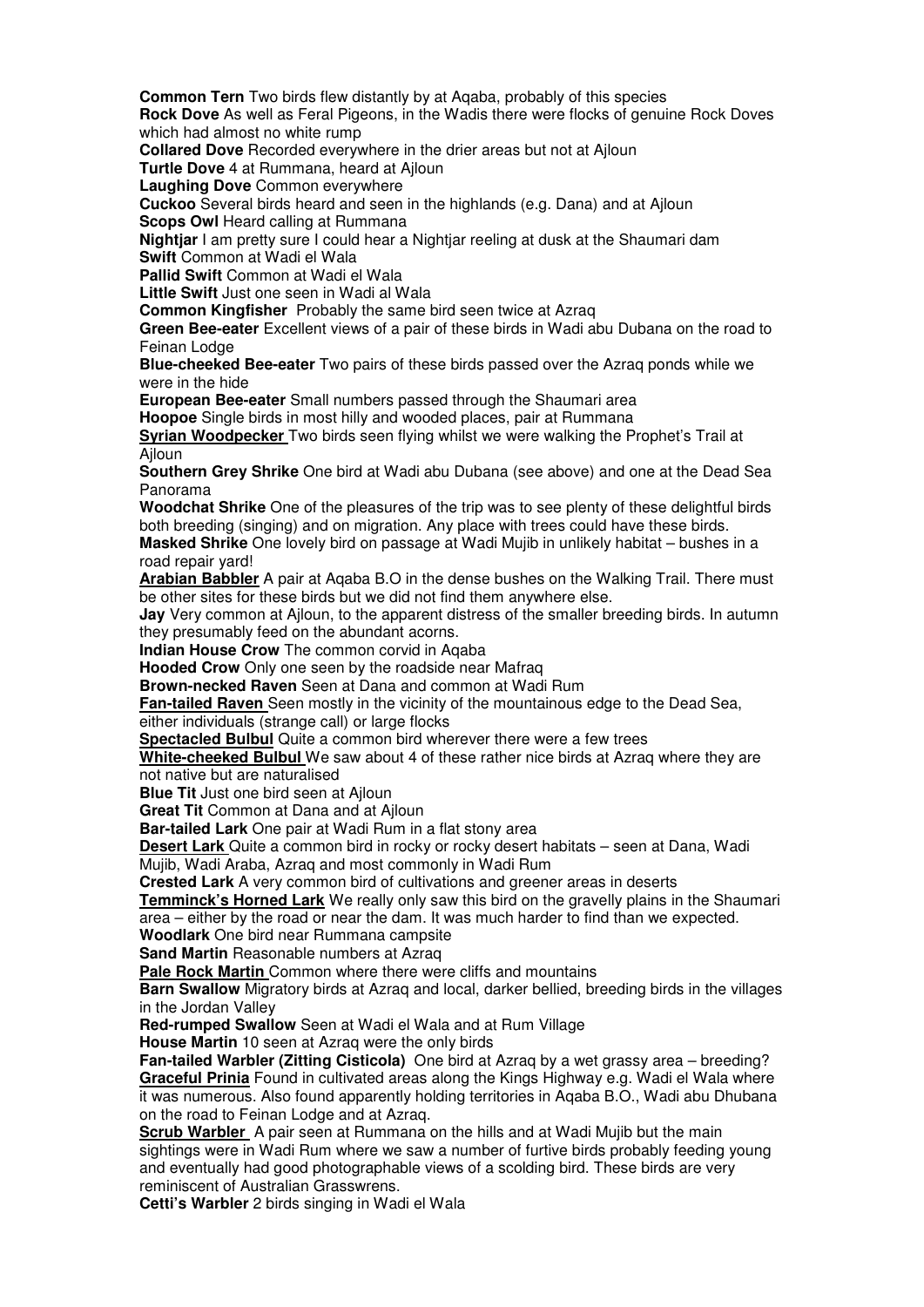**Reed Warbler** Birds heard singing and one briefly seen in the reeds from the hide at Azraq **Great Reed Warbler** Singing birds heard at Wadi el Wala and from the reeds bordering the River Jordan at Bethany-beyond-Jordan.

**Moustached Warbler** One bird seen from the boardwalk at Azraq close to, and fighting with, a Sedge Warbler allowing direct comparison

**Sedge Warbler** One bird (maybe a pair) at Azraq – see previous entry

**Eastern Olivaceous Warbler** Heard frequently but rarely seen especially at Wadi el Wala, Suwayma, Bethany-beyond-Jordan, Aqaba B.O. and Azraq.

**Sardinian Warbler** Strangely scarce - we only saw a couple of birds (though heard more) at Ajloun and nowhere else.

**Eastern Orphean Warbler** At least two singing birds on the Prophet's Trail at Ajloun.

**Lesser Whitethroat** Abundant almost everywhere – we saw more of this species than all the other species added together. Not singing though.

**Whitethroat** A few birds seen at Dana and Aqaba. 2 singing birds, presumably breeding, at Ajloun.

**Blackcap** The next most common migrant warbler after Lesser Whitethroat particularly at Aqaba B.O.

**Chiffchaff** Just a few Chiffchaffs, mostly at Aqaba B.O.

**Willow Warbler** 2 at Dana, with two Whitethroats, feeding close to the lodge in almost zero visibility

**Tristram's Grackle** Quite a common bird of rocky cliffs and gullies e.g. near the Dead Sea. At Dana and in Wadi Rum they forage around dwellings and eat scraps. Can often be located by the penetrating whistle.

**Wren** Several heard singing at Ajloun but never seen!

**Blue Rock Thrush** Two male birds seen at Petra – one was strangely pale, almost turquoise. **Blackbird** Quite common wherever there were trees and bushes. Very common in the oak forest at Ailoun.

**Rufous Bush-robin** One seen singing at Aqaba and 2 seen, one singing, in the tamarisk scrub at Suwayma

**Nightingale** 2 at Suwayma

**Redstart** 2 birds near Madaba and 2 at Shaumari

**Blackstart** A common roadside bird along the central mountains, the Dead Sea and particularly common in Wadi Araba

**Whinchat** 2 birds at Aqaba and one at Wadi Araba

**Northern Wheatear** Two male birds and some females particularly around Azraq and Shaumari

**Isabelline Wheatear** Several birds in the Shawbak area were definitely this species **Black-eared Wheatear** Common around Dana – both types (the white throated type are particularly attractive). Also a territorial singing bird at Ajloun.

**Desert Wheatear** One pair in Wadi Rum and several pairs near Shaumari

**Mourning Wheatear** Birds seen at Petra, Shawbak and quite commonly in Wadi Rum. **White-crowned Black Wheatear** The first bird we saw, at the Dead Sea Panorama, was a splendid specimen with a white crown. However most of the birds at Wadi Rum, where it was the commonest wheatear, were black crowned.

**Spotted Flycatcher** Just one bird at Shaumari

**Pied Flycatcher** We saw males and one female at Aqaba B.O, Wadi Araba, Bethanybeyond-Jordan and Shaumari. As far as we could tell they were all Pied and not Semi-Collared though we were looking hard as Semi-Collared would have been a lifer!

**Orange Tufted Sunbird** (stupid name – what's wrong with Palestine Sunbird?) Pairs found at the Dead Sea Panorama, Rummana and Wadi Araba and probably elsewhere.

**House Sparrow** Common everywhere even away from houses

**Spanish Sparrow** Colonies in Wadi el Wala (though the birds were hard to see) and nesting birds in the thatched shelters at Rummana campsite.

**Dead Sea Sparrow** Only seen at Bethany-beyond-Jordan where views were had of one singing male, a female, and 5 flying birds. Nests but not birds were found at Suwayma.

**Rock Sparrow** One bird on the slope below Shawbak Castle.

Yellow Wagtail One bird at the Shaumari dam, of the *feldeggi* race

**White Wagtail** A splendid male at the Shaumari dam

**Tawny Pipit** One bird seen in the Basalt Desert near Al Safawi

**Tree Pipit** One bird at Shaumari (on the telephone wires)

**Red-throated Pipit** 2 birds at Wadi Butm and 3 at Wadi al Wala (not very red throats) and 10 much redder-throated birds at Shaumari dam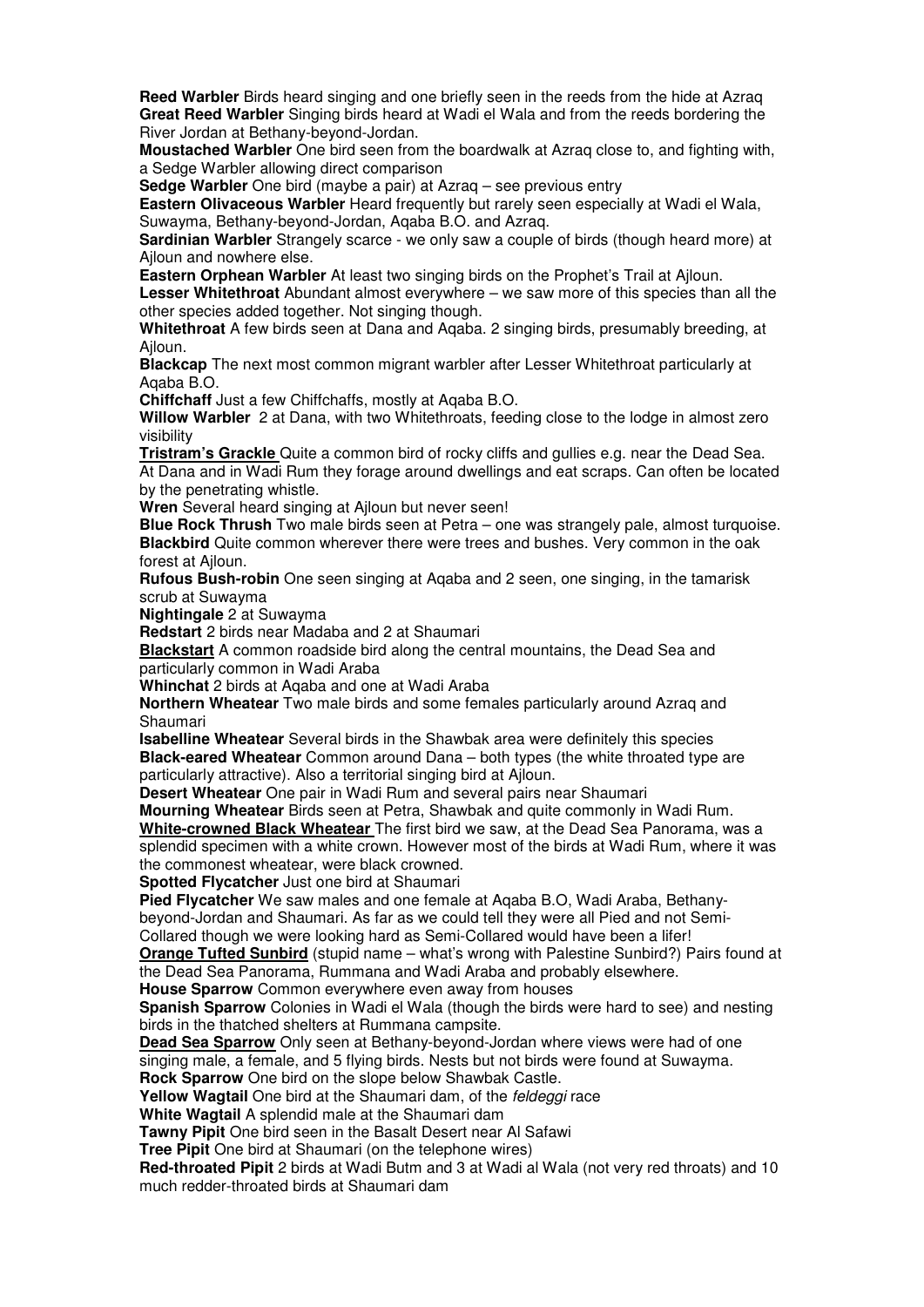**Syrian Serin** A total of about 13 birds seen but only 2 pairs seen well, one pair in the Barra Forest (see map) and one pair by the Tower entrance to Rummana.

**Greenfinch** Quite a common bird in the highlands, sometimes in small groups and sometimes in big flocks often with Linnets. Especially common at Dana in the Barra Forest and at Rummana. Males have very bright yellow faces and foreheads.

**Goldfinch** 2 seen at the Barra Forest and one near Madaba was all we saw of this supposedly common bird.

**Linnet** Big flocks of very colourful birds at Rummana and at the Barra Forest. Also at Shawbak.

**Desert Finch** 4 birds drinking at a pool in Wadi Butm

**Sinai Rosefinch** One really bright male at Little Petra, two females at Petra, then at least 8 pairs in Wadi Rum, one of which lived around the campsite and drank from the water tanker outlet.

**Indian Silverbill** Two birds seen by the River Jordan at Bethany-beyond-Jordan – not native but naturalised.

**Striolated Bunting** A hard bird to see even when you know it is there – very low profile not like House Buntings at all. We saw a female collecting nest material during a Wadi Rum lunch stop then eventually found a male on the rocks above the road on the way out of Wadi Rum. **Ortolan Bunting** A group of 5 birds livened up a lunch stop at Wadi Rum then we later saw a loose group of about 30 birds at Wadi Butm.

**Cretzchmar's Bunting** We had good views of a pair and a single male at the Barra Forest, one bird at Rummana and a singing bird near to the lodge at Ajloun.

**Corn Bunting** A flock of about 20 birds near Madaba must have been late winter visitors. **Common Myna** A few birds in the town at Aqaba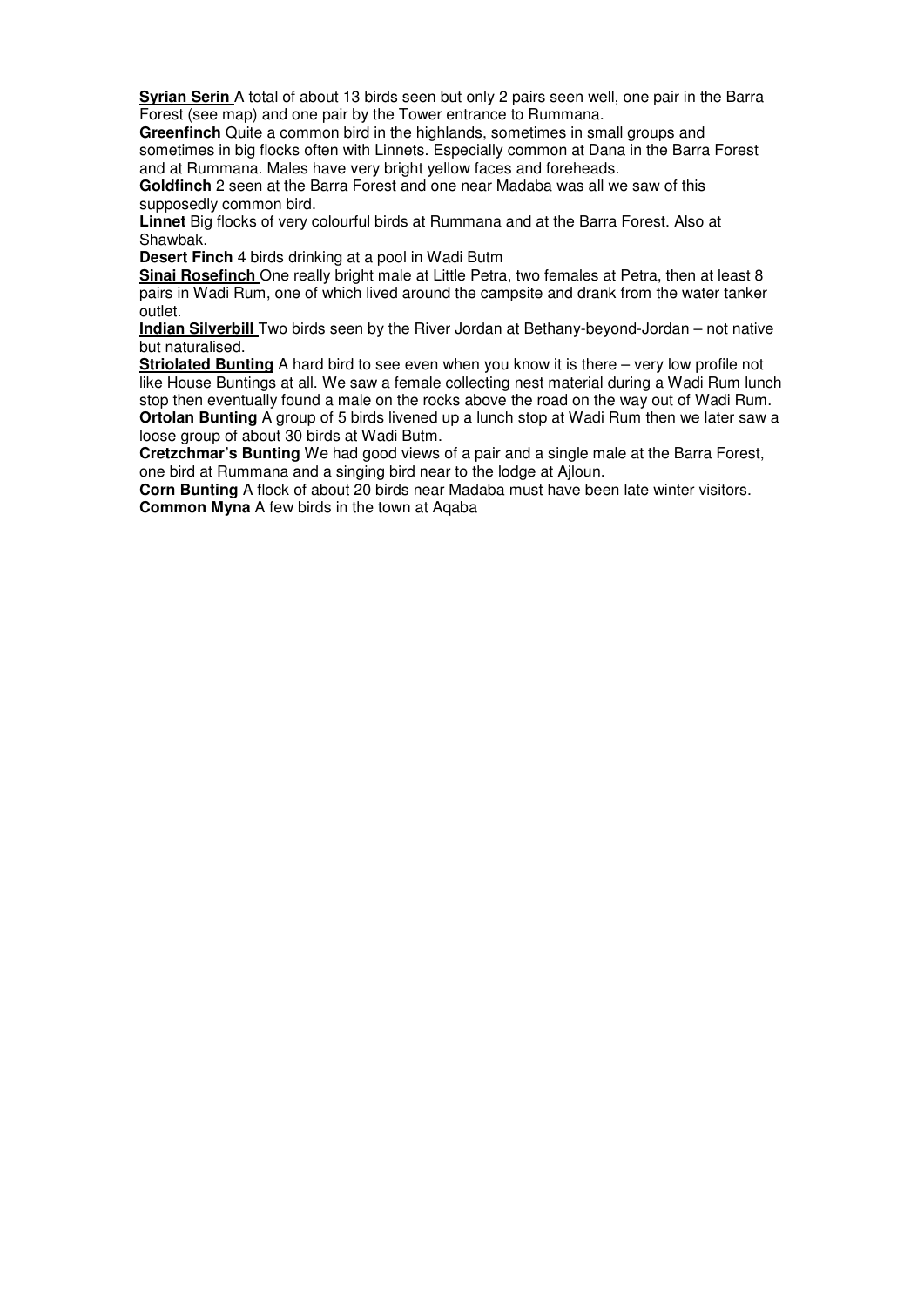# **7. MAPS**

**Suwayma**